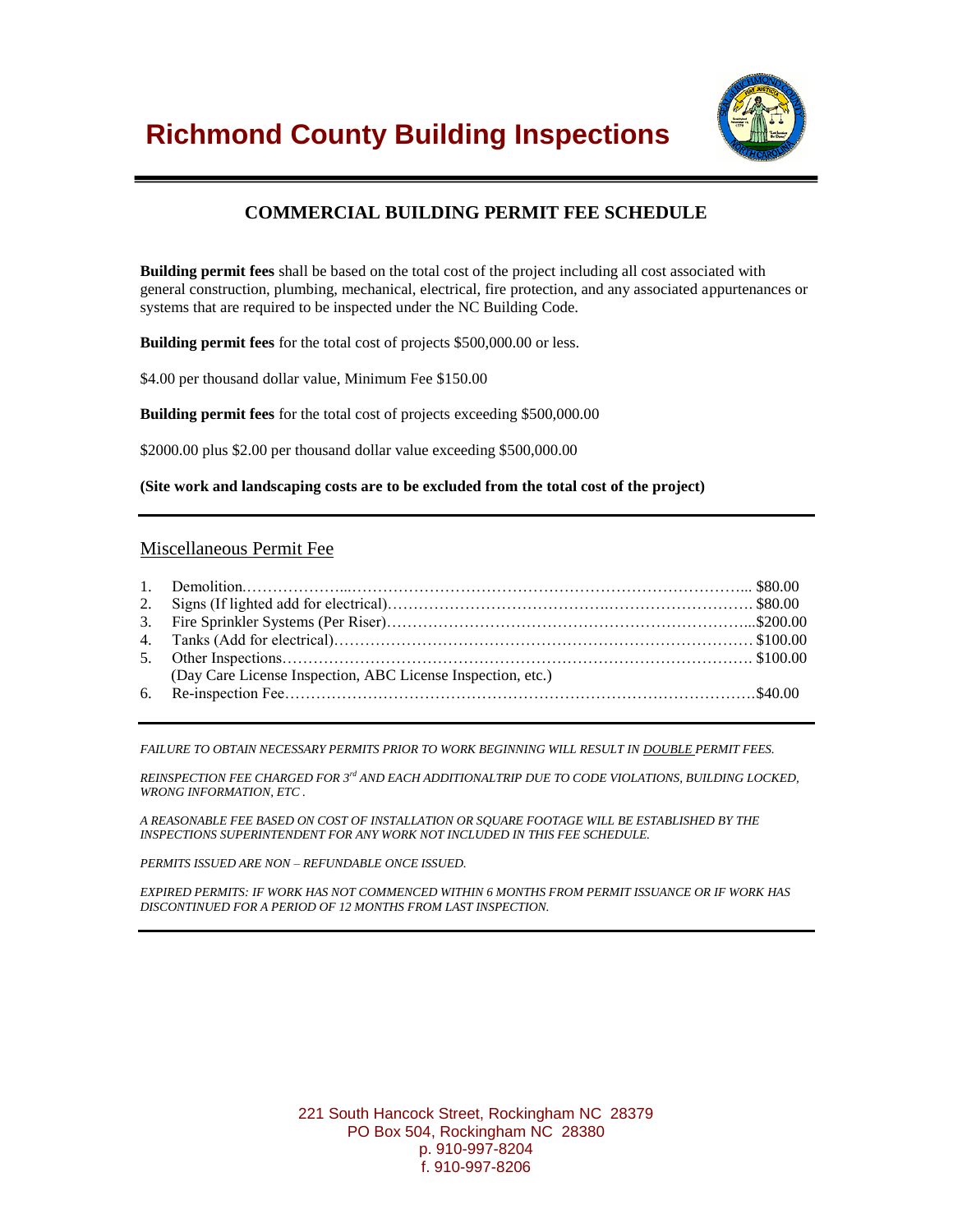

# **MECHANICAL PERMIT FEE SCHEDULE**

**Mechanical Permit Fees** for the installation or replacement of the following equipment.

*FAILURE TO OBTAIN NECESSARY PERMITS PRIOR TO WORK BEGINNING WILL RESULT IN DOUBLE PERMIT FEES.*

*REINSPECTION FEE CHARGED FOR 3RD AND EACH ADDITIONAL TRIP DUE TO CODE VIOLATIONS,BUILDING LOCKED,WRONG INFORMATION, ETC..*

*PERMITS ISSUED ARE NON – REFUNDABLE ONCE ISSUED.*

*EXPIRED PERMITS: IF WORK HAS NOT COMMENCED WITHIN 6 MONTHS FROM PERMIT ISSUANCE OR IF WORK HAS DISCONTINUED FOR A PERIOD OF 12 MONTHS FROM LAST INSPECTION.*

*A REASONABLE FEE WILL BE ESTABLISHED BY THE INSPECTION SUPERINTENDENT FOR ANY WORK NOT INCLUDED IN THIS FEE SCHEDULE*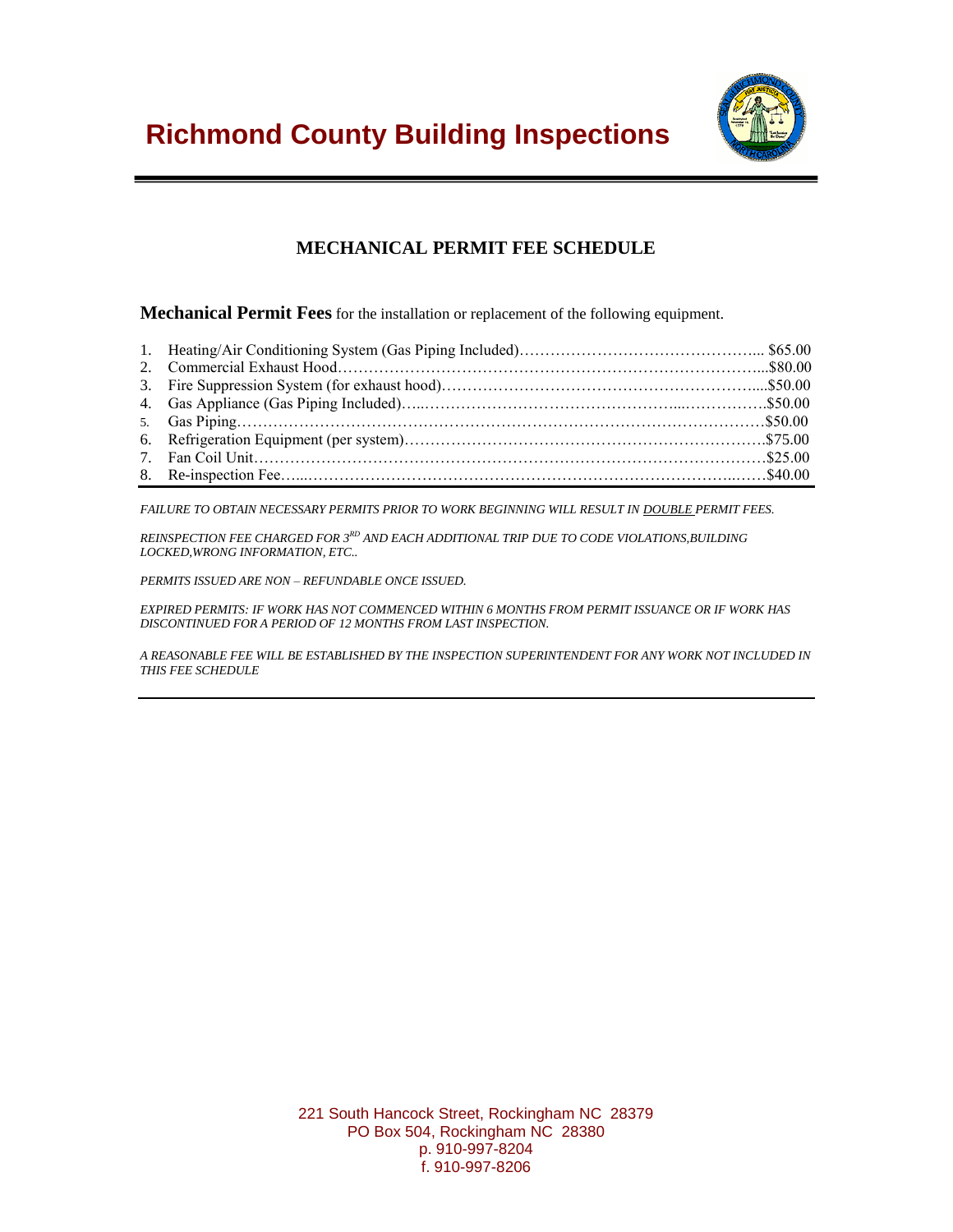

# **PLUMBING PERMIT FEE SCHEDULE**

**Plumbing permit fees** Minimum \$50.00 plus \$7.00 for each trapped fixture, floor drain, roof drain, water heaters, etc.

### Miscellaneous Permit Fees

*FAILURE TO OBTAIN NECESSARY PERMITS PRIOR TO WORK BEGINNING WILL RESULT IN DOUBLE PERMIT FEES.*

*REINSPECTION FEE CHARGED FOR 3RD AND EACH ADDITIONAL TRIP DUE TO CODE VIOLATIONS, BUILDING LOCKED, WRONG INFORMATION, ETC.*

*PERMITS ISSUED ARE NON – REFUNDABLE ONCE ISSUED.*

*EXPIRED PERMITS: IF WORK HAS NOT COMMENCED WITHIN 6 MONTHS FROM PERMIT ISSUANCE OR IF WORK HAS DISCONTINUED FOR A PERIOD OF 12 MONTHS FROM LAST INSPECTION*.

*A REASONABLE FEE WILL BE ESTABLISHED BY THE INSPECTION SUPERINTENDENT FOR ANY WORK NOT INCLUDED IN THIS FEE SCHEDULE*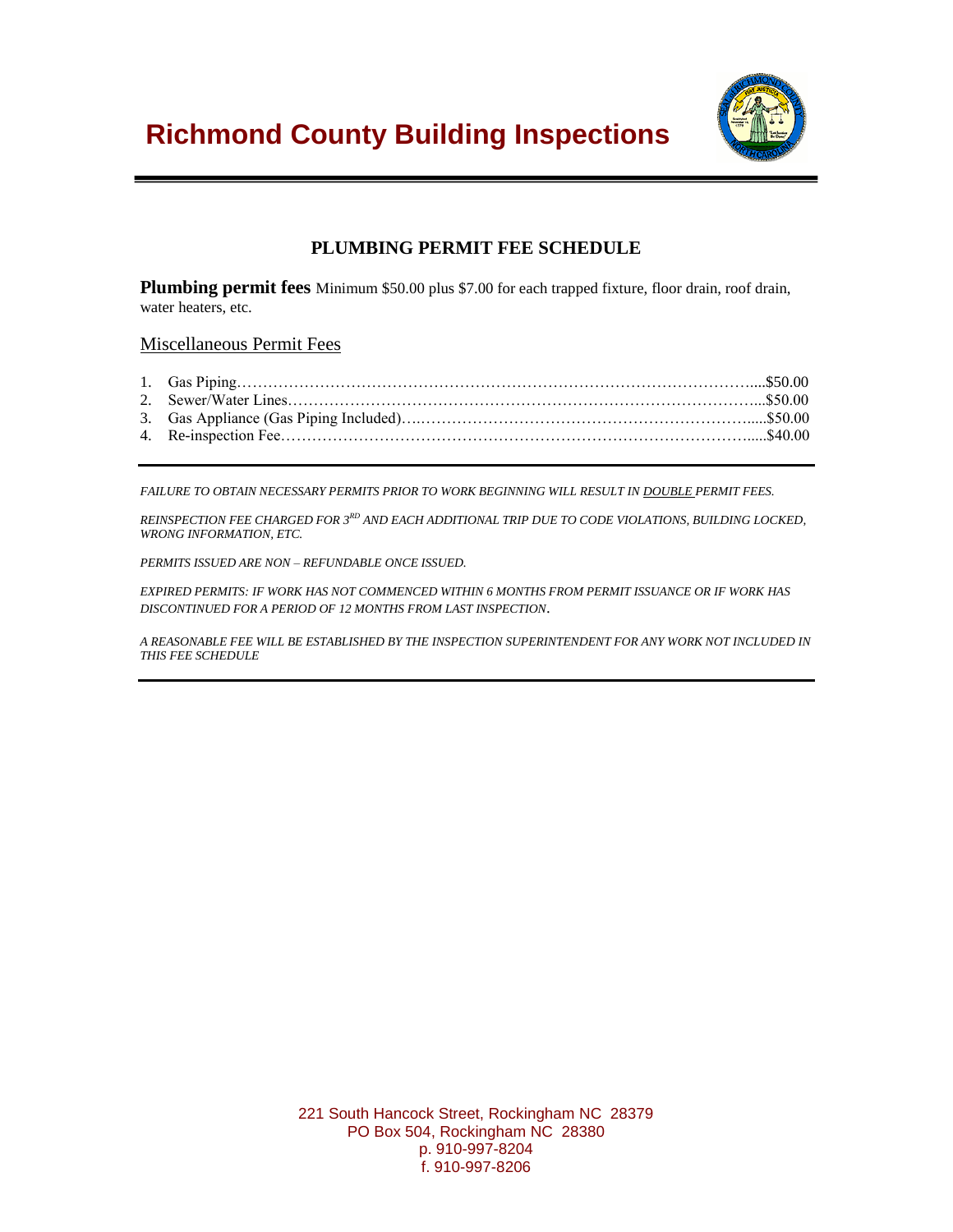

# **ELECTRICAL PERMIT FEE SCHEDULE**

### Commercial Projects

| (All over $200 \text{ Amp} - \text{add } .35 \text{ per Amp}$ ) |  |
|-----------------------------------------------------------------|--|
|                                                                 |  |
|                                                                 |  |
|                                                                 |  |

### Residential Projects (1 & 2 Family Dwellings )

.05 Per total square ft., Minimum Fee \$100.00

### Miscellaneous Permit Fees

*FAILURE TO OBTAIN NECESSARY PERMITS PRIOR TO WORK BEGINNING WILL RESULT IN DOUBLE PERMIT FEES.*

*REINSPECTION FEE CHARGED FOR 3RD AND EACH ADDITIONAL TRIP DUE TO CODE VIOLATIONS, BUILDING LOCKED, WRONG INFORMATION, ETC.*

*PERMITS ISSUED ARE NON – REFUNDABLE ONCE ISSUED.*

*EXPIRED PERMITS: IF WORK HAS NOT COMMENCED WITHIN 6 MONTHS FROM PERMIT ISSUANCE OR IF WORK HAS DISCONTINUED FOR A PERIOD OF 12 MONTHS FROM LAST INSPECTION.*

*A RESONABLE FEE WILL BE ESTABLISHED BY THE INSPECTION SUPERINTENDENT FOR ANY WORK NOT INCLUDED IN THIS FEE SCHEDULE*